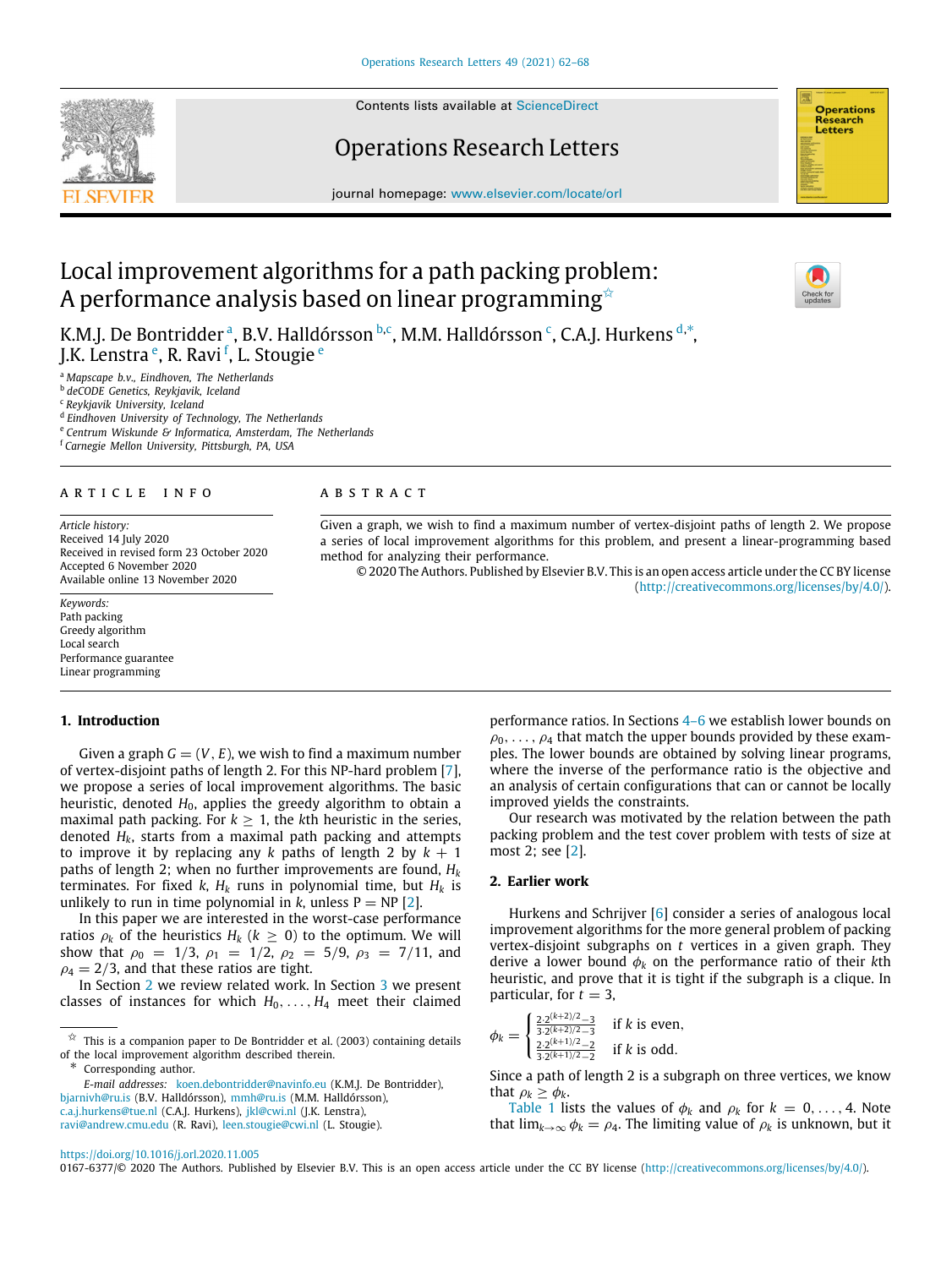#### **Table 1**

<span id="page-1-2"></span>

|  |  | Performance ratios for local improvement algorithms. |  |
|--|--|------------------------------------------------------|--|
|  |  |                                                      |  |
|  |  |                                                      |  |

| Problem          |    |  |  | $\cdots$ |  |
|------------------|----|--|--|----------|--|
| Triangle packing | Φĸ |  |  | $\cdots$ |  |
| Path packing     |    |  |  |          |  |

is likely to be strictly smaller than 1, since the problem of packing paths of length 2 is APX-hard [[2\]](#page-6-1).

For  $k = 0, 1, 2$ , the lower bound  $\phi_k$  on  $\rho_k$  matches the upper bound provided by the examples given in Section [3](#page-1-0), which proves part of our result. For  $k = 3, 4$ , the proof is more involved.

Hassin and Rubinstein [\[4](#page-6-3)] study packing 3-edge paths of maximum total weight and give a  $\frac{3}{4}$ -approximation algorithm. They present a ( $\frac{89}{169} - \epsilon$ )-approximation for the weighted triangle packing problem in [[5\]](#page-6-4), and show that this algorithm also gives a performance ratio of ( $\frac{35}{67} - \epsilon$ ) for the maximum weight packing of 2-edge paths. Bafna et al. [\[1](#page-6-5)] analyze the *k*-local search algorithm for computing maximum weighted independent sets in  $(k + 1)$ claw free graphs to show a performance ratio of  $(k-1+\frac{1}{k})$ . Fernau and Raible [\[3\]](#page-6-6) give a parameterized algorithm for deciding whether a 2-edge path packing of size *k* exists in time *O* ∗ (2.448<sup>3</sup>*<sup>k</sup>* ) where the *O* <sup>∗</sup> hides polynomial bounds on the size of the instance (like  $n^c$  for some constant  $c$ ).

From now on, any *path* consists of three vertices and two edges.

### **3. Upper bounds: worst-case examples**

<span id="page-1-0"></span>[Fig.](#page-2-0) [1](#page-2-0) shows instances for which the heuristics  $H_0, \ldots, H_4$  may perform badly and meet the performance ratios claimed above. For each *k*, the solid edges form an optimal solution, and the dashed edges form a locally optimal solution, produced by *Hk*. The latter solution can be improved by sacrificing  $k + 1$  paths in the top-left, in return for  $k + 2$  or more alternative paths, indicated by solid lines. Sacrificing only *k* paths does not give room for improvement. We leave it to the reader to verify this assertion. Note that we obtain infinite classes of such examples by creating multiple copies of the graphs.

### **4. Lower bounds: outline of approach**

<span id="page-1-1"></span>Before getting into details, we will outline our approach of proving lower bounds on the performance of the heuristics  $H_0$ ,  $\ldots$ ,  $H_4$ .

For a given value of  $k, 0 \le k \le 4$ , let P denote the path packing found by *Hk*, and let *Q* denote an arbitrary maximal packing. To investigate the relation between *P* and *Q*, we will give each vertex in *P* a label that quantifies the interaction between the path in *Q* to which it belongs and the paths in *P*. When the middle vertex of a path in *P* has label  $\beta$  and its end vertices have labels  $\alpha$  and  $\gamma$  with  $\alpha \leq \gamma$ , then the path is said to be of type  $\alpha\beta\gamma$ . A combinatorial analysis enables us to reduce the number of different path types to 49.

Next, for each path type  $\alpha\beta\gamma$ , we define a variable  $x(\alpha\beta\gamma)$ , whose value is equal to the fraction of paths in *P* of that type. We then formulate a linear program in these variables. The objective will be given by |*Q*|/|*P*|. The constraints capture conditions that are implied by the local optimality of the solutions. These conditions are rather straightforward for  $H_0$ ,  $H_1$  and  $H_2$  but ask for some case analysis for  $H_3$  and  $H_4$ . It will be seen that the optimum solution values match the inverses of the performance ratios  $\rho_0, \ldots, \rho_4$  given in [Table](#page-1-2) [1](#page-1-2).

# **5. Lower bounds: vertex labels**

For a given  $k > 0$ , let *P* denote the path packing found by *Hk*, and let *Q* denote an arbitrary maximal packing. A *P*-*path* is a path in *P*, a *Q*-*path* is a path in *Q*. For a vertex v, *p*(v) denotes the *P*-path containing v, if it exists, and  $q(v)$  denotes the *Q*-path containing  $v$ , if it exists.

Without loss of generality, we make the following assumptions.

(1) *G contains no other edges than those in P and Q .* Otherwise, delete the edges that are neither in *P* nor in *Q* from *G*. In the new graph, *P* is still locally optimal and *Q* remains maximal.

(2)  $|P| < |Q|$ . Otherwise,  $|P|/|Q| \ge 1$ , and we are done.

(3) *Each P-path intersects a Q -path.* Otherwise, *Q* is not maximal.

(4) *Each Q -path intersects a P-path.* Otherwise, *P* is not locally optimal.

(5) *No P-path and Q -path cover the same three vertices.* Otherwise, delete those three vertices. In the new graph, *P* is locally optimal, *Q* is maximal, and |*P*|/|*Q*| is smaller.

(6) *Each node of degree* > 1 *is in both P and Q*. For a vertex *v* that is an endpoint of  $p(v)$  or  $q(v)$ , the statement is evidently true, using (1). The case remains where  $v = b$  is the midpoint of a path *a*–*b*–*c*, that is either in *P* or in *Q*. Then *a* or *c* or both must be covered twice, as otherwise *P* or *Q* is not maximal. Assume that *c* is covered twice. By (1), *b* has no neighbors besides *a* and *c*. Modify the graph by changing the path *a*–*b*–*c* to *a*–*c*–*b* (removing the edge *ab* and adding if needed the edge *ac*). In the new setting *b* has only one neighbor, *c*. Let *P* ′ and *Q* ′ denote the new packings and suppose  $P'$  can be improved to  $P''$ .  $P''$  must involve the edge a-c, as it would otherwise also exist in the original graph. If  $P''$ contained the path *a*–*c*–*d*, we can change it to *a*–*c*–*b*, since then *b* is not covered in *P* ′′. But then, by changing *a*–*c*–*b* to *a*–*b*–*c*, the improvement is also possible in the original graph.

We give each vertex v in *P* a *label*, which expresses the interaction of its *Q*-path *q*(v) with the *P*-paths. Vertices not covered by *P* do not get a label. Vertex v in *P* receives label

- 0 if v is not on any *Q*-path;
- 1 if  $q(v)$  intersects exactly one *P*-path  $p(v)$ , in one vertex v;
- 2 if  $q(v)$  intersects exactly two *P*-paths  $p(v)$  and  $p(w)$  in the two vertices  $v$  and  $w$  only, with  $v$  being the middle vertex of  $q(v)$ ; (w receives label 3;) note that, by assumption (6), either v or w is the middle vertex of  $q(v)$ ;
- 3 if  $q(v)$  intersects exactly two *P*-paths  $p(v)$  and  $p(w)$  in vertices  $v$  and  $w$ , where  $w$  receives label 2 or 5;
- 4 if *q*(v) intersects three *P*-paths;
- 5 if  $q(v)$  and  $p(v)$  intersect in two vertices v and w, and the third vertex *z* on  $q(v)$  is on another *P*-path  $p(z)$ ; w receives label 5 as well; *z* receives label 3;
- 6 if  $q(v)$  and  $p(v)$  intersect in two vertices v and w, and the third vertex on  $q(v)$  is not on another *P*-path; w receives label 6 as well.

The case that  $q(v)$  and  $p(v)$  intersect in three vertices is excluded by assumption (5). Note that the labeling depends on the triples of vertices that form a *P*-path. It is irrelevant which edges are used in a *P*-path. Further note that label 5 comes in pairs, and so does label 6. [Fig.](#page-2-1) [2](#page-2-1) illustrates some typical labelings.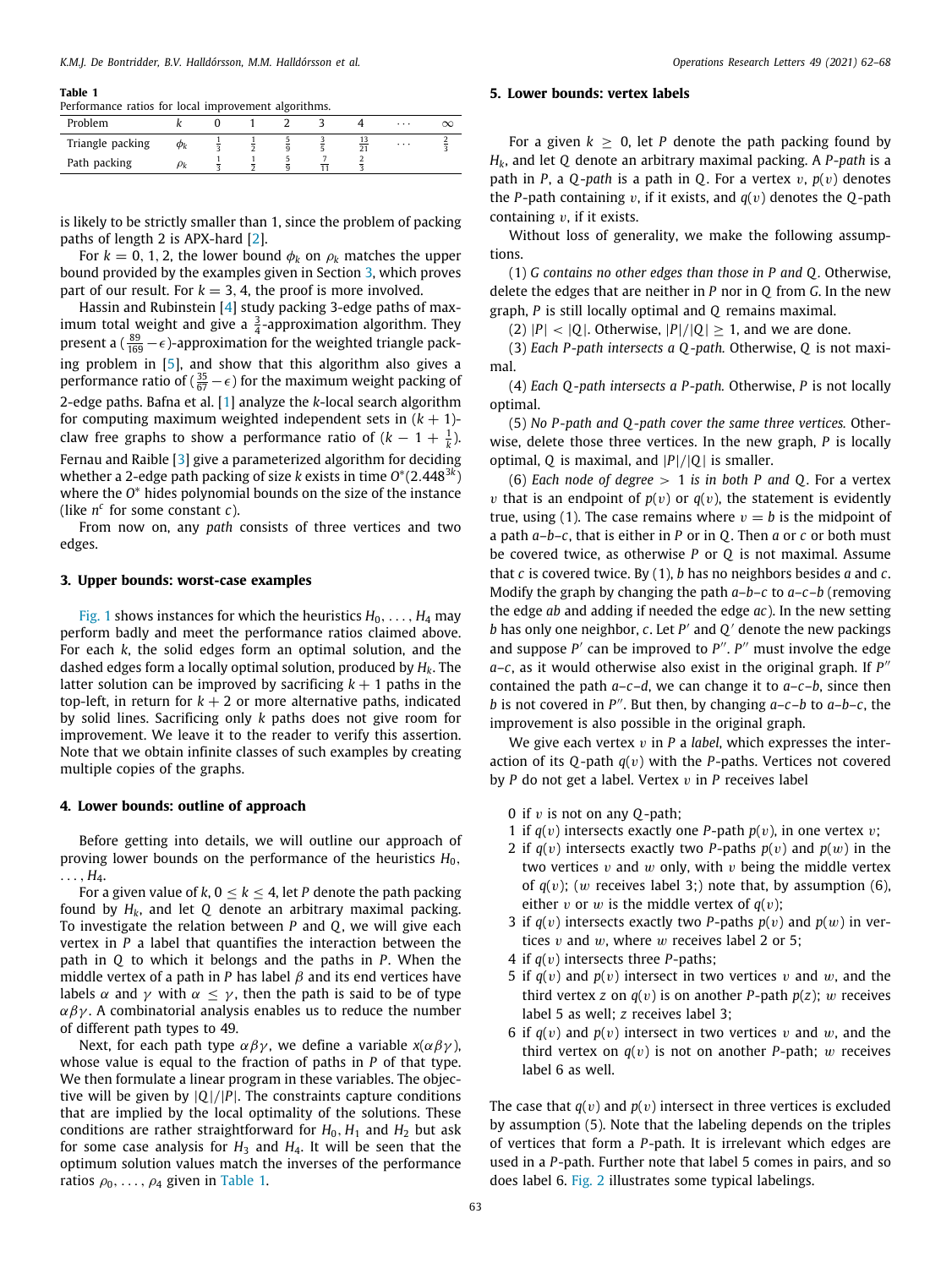

<span id="page-2-0"></span>Fig. 1. Worst-case instances for heuristics  $H_0, \ldots, H_4$ . Solid edges form an optimal solution, dashed edges form a locally optimal solution.



**Fig. 2.** Typical labelings. Solid edges form *Q*-paths, dashed edges form *P*-paths, squares denote vertices not covered by *P*.

<span id="page-2-1"></span>We make some further assumptions.

(7) *Vertex pairs labeled* 5 *or* 6 *have a Q -path and a P-path with coinciding middle vertices.* Consider a *P*-path on *a*, *b*, *c* and a *Q*-path on *a*, *c*, *d*, with *a* and *c* labeled 5 or 6. Change *G*, replacing the paths by *b*–*a*–*c* and *d*–*a*–*c*, respectively. Any improvement in the new graph must sacrifice *b*–*a*–*c* and use, w.l.o.g., *d*–*a*–*c*. This improvement applies to the old graph too, replacing the *P*-path on *a*, *b*, *c* by the *Q*-path on *a*, *c*, *d*.

(8) *No vertex has label* 6*.* Consider a *P*-path *a*–*b*–*c* with labels 6 on *b* and *c*, intersecting a *Q*-path *d*–*b*–*c*. Change *G*, introducing a

new vertex *c'* and replacing the *P*-path by *a*-*b*-*c'*, with *c'* labeled 0 and *b* labeled 1. Any improvement of *P* in the new graph implies an improvement in the old graph.

(9) *No P-path is labeled* 155*.* Consider a *P*-path *a*–*b*–*c* with labels 1, 5, 5, intersecting a *Q*-path *d*–*b*–*c*, with *d* labeled 3. Change *G*, introducing a new vertex *a* ′ and replacing the *P*-path by *a* ′–*a*–*b*, which is labeled 012. Vertex *c* becomes unlabeled. If the new graph allows for an improvement of *P*, the new solution uses w.l.o.g. the paths *q*(*a*) and *q*(*b*), and hence exists in the old graph as well.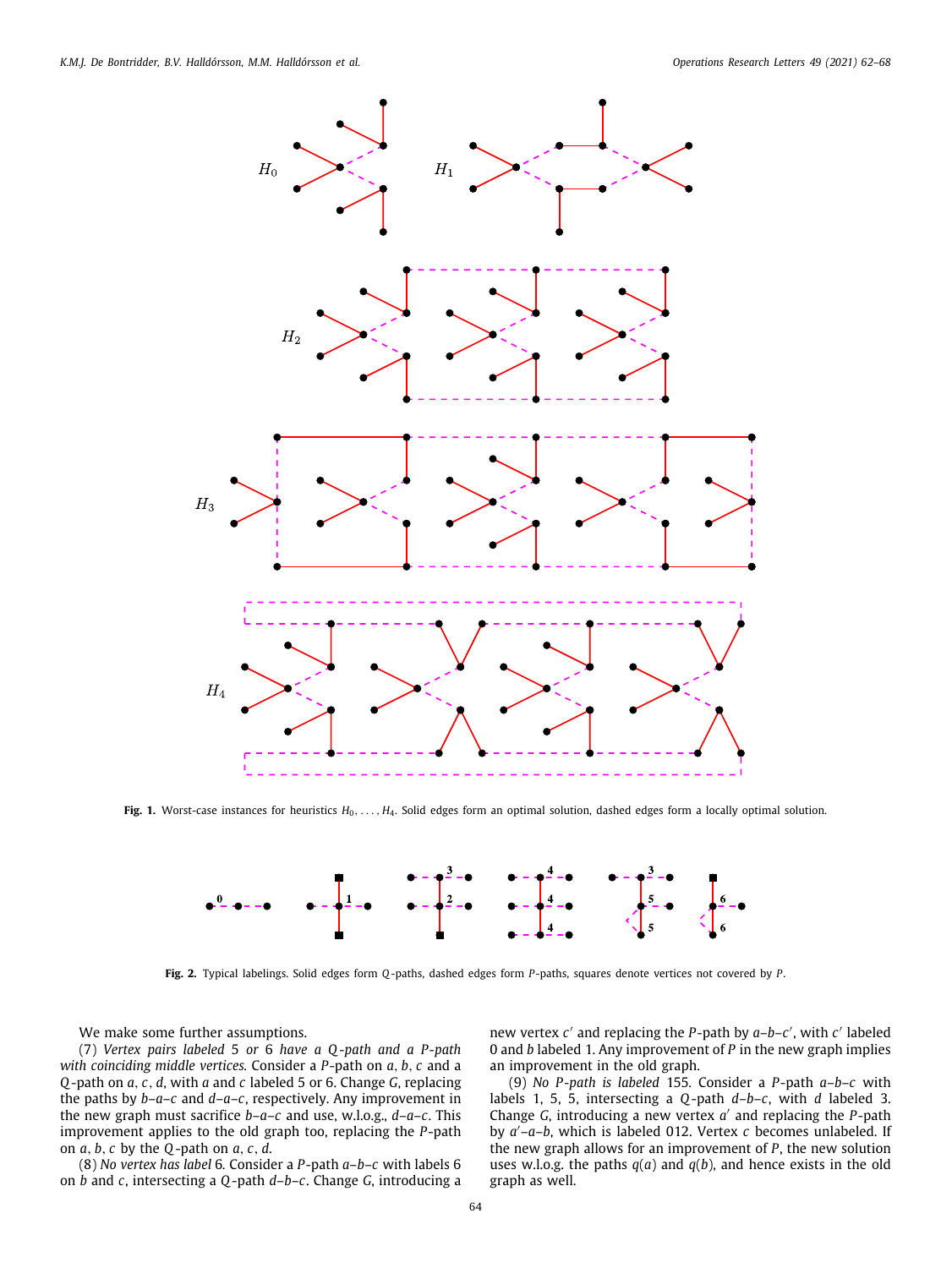(10) *If a P-path has a vertex labeled* 1*, its middle vertex has label* 1*.* Otherwise, consider a *P*-path *a*–*b*–*c* with *c* labeled 1. Change *G* as under assumption (6), and replace *a*–*b*–*c* in *P* by *a*–*c*–*b*. Any improvement of *P* in the new graph must sacrifice this path and use, w.l.o.g., the path  $q(c)$ , and hence not the edges  $\{a, c\}$  and {*c*, *b*}. This improvement could have been made in the old graph as well. Note that by assumption (9), vertices *a* and *b* are not labeled 5. Hence, assumption (7) is maintained.

A *P*-path is said to be of *type*  $\alpha \beta \gamma$  if its middle vertex has label β and its end vertices have labels  $\alpha$  and  $\gamma$ , with  $\alpha \leq \gamma$ . A P-path is said to be of *form*  $\{\alpha \beta \gamma\}$  if its type is a permutation of  $\alpha \beta \gamma$ . A wildcard ∗ may be used to match any label. As a consequence of the assumptions made, there exist 49 different labelings.

A vertex v that is labeled 1, 2, 3, or 4 is called **black** if  $p(v) \setminus v$ contains a vertex with label 1, or if  $v$  is an endpoint of  $p(v)$  and  $p(v)\$  contains a vertex labeled 2. In terms of local improvement, a black vertex  $v$  can be 'set free' by replacing  $p(v)$  by a path not covering  $v$ . The replacing path uses one or two edges from a *Q*-path, the middle vertex of which lies on  $p(v) \setminus v$ , and one or two endpoints not on any *P*-path. We will mark a black vertex by an overscore.

It follows from the labeling of  $p(v)$  whether vertex v is black or not. We may, for instance, have paths labeled  $\overline{111}$ ,  $\overline{214}$ , 233,  $\overline{424}$ , 434 and 255. From assumptions (6) and (10) we have that a vertex labeled 0,  $\overline{2}$ ,  $\overline{3}$ , or  $\overline{4}$  is never the middle vertex of a *P*-path.

#### **6. Lower bounds: LP formulations**

<span id="page-3-0"></span>We define  $x(\alpha \beta \gamma)$  as the fraction of *P*-paths of type  $\alpha \beta \gamma$ ,  $n(\sigma)$ as the number of occurrences of label  $\sigma$ , and  $|\alpha \beta \gamma|$  as the number of paths of type  $\alpha\beta\gamma$ . Then

$$
n(\sigma) = |P| \sum_{(\alpha \beta \gamma)} x(\alpha \beta \gamma) [\chi(\sigma, \alpha) + \chi(\sigma, \beta) + \chi(\sigma, \gamma)] \tag{*}
$$

where  $\chi(\sigma, \tau) = 1$  if  $\sigma = \tau$ , and 0 otherwise. If  $\sigma$  has an overscore, we restrict the count to occurrences of a black  $\sigma$ .

A *short path* is a *Q*-path that intersects exactly two *P*-paths (and hence is labeled -23 or 355, where - denotes an unlabeled node). A **black short path** is a short path with at least one black vertex  $(\overline{2}$  or  $\overline{3})$ .

*Heuristic H*<sup>0</sup>

$$
|Q| = n(1) + \frac{1}{2}n(2) + \frac{1}{2}n(3) + \frac{1}{3}n(4) + \frac{1}{4}n(5)
$$
 (0a)

$$
n(3) = n(2) + \frac{1}{2}n(5)
$$
 (0b)

$$
\sum_{(\alpha\beta\gamma)} x(\alpha\beta\gamma) = 1 \tag{0c}
$$

Dividing Eqs. ([0a\)](#page-3-1) and [\(0b\)](#page-3-2) by |*P*| and coupling the number of occurrences  $n(\sigma)$  to the fractions x yields an LP-model. Its optimum solution value is  $|Q|/|P| = 3$ , for  $x(111) = 1$ . (Note that a  $111$  *P*-path is colored black:  $111$ .)

The full version of the LP is given below. It has 49 variables *x*( $\alpha \beta \gamma$ ), a variable *q* = |Q|/|*P*| (which is the objective), and variables  $v(k) = n(k)/|P|$ . The first three constraints are equivalent to ([0a\)](#page-3-1), ([0b](#page-3-2)), [\(0c](#page-3-3)); the six constraints defining  $v(0), \ldots, v(5)$  follow from ([\\*](#page-3-4)).

max *q*  
\nsubject to  
\n
$$
q = v(1) + \frac{1}{2}v(2) + \frac{1}{2}v(3) + \frac{1}{3}v(4) + \frac{1}{4}v(5)
$$
\n
$$
v(3) = v(2) + \frac{1}{2}v(5)
$$

 $x(010) + x(011) + x(012) + x(013) + x(014) + x(020) + x(022)$  $+x(023) + x(024) + x(030) + x(032) + x(033) + x(034) + x(040)$  $+x(042) + x(043) + x(044) + x(055) + x(111) + x(112) + x(113)$  $+x(114) + x(212) + x(213) + x(214) + x(222) + x(223) + x(224)$  $+x(232) + x(233) + x(234) + x(242) + x(243) + x(244) + x(255)$  $+x(313) + x(314) + x(323) + x(324) + x(333) + x(334) + x(343)$  $+x(344) + x(355) + x(414) + x(424) + x(434) + x(444) + x(455)$  $= 1$ 

 $v(0) = 2x(010) + x(011) + x(012) + x(013) + x(014) + 2x(020)$  $+x(022) + x(023) + x(024) + 2x(030) + x(032) + x(033)$  $+x(034) + 2x(040) + x(042) + x(043) + x(044) + x(055)$ 

 $v(1) = x(010) + 2x(011) + x(012) + x(013) + x(014) + 3x(111)$  $+2x(112) + 2x(113) + 2x(114) + x(212) + x(213) + x(214)$  $+x(313) + x(314) + x(414)$ 

 $v(2) = x(012) + x(020) + 2x(022) + x(023) + x(024) + x(032)$  $+x(042) + x(112) + 2x(212) + x(213) + x(214) + 3x(222)$  $+2x(223) + 2x(224) + 2x(232) + x(233) + x(234) + 2x(242)$  $+x(243) + x(244) + x(255) + x(323) + x(324) + x(424)$ 

 $v(3) = x(013) + x(023) + x(030) + x(032) + 2x(033) + x(034)$ +*x*(043) + *x*(113) + *x*(213) + *x*(223) + *x*(232) + 2*x*(233)  $+x(234) + x(243) + 2x(313) + x(314) + 2x(323) + x(324)$  $+3x(333) + 2x(334) + 2x(343) + x(344) + x(355) + x(434)$ 

 $v(4) = x(014) + x(024) + x(034) + x(040) + x(042) + x(043)$  $+2x(044) + x(114) + x(214) + x(224) + x(234) + x(242)$  $+x(243) + 2x(244) + x(314) + x(324) + x(334) + x(343)$  $+2x(344) + 2x(414) + 2x(424) + 2x(434) + 3x(444) + x(455)$ 

 $\nu(5) = 2x(055) + 2x(255) + 2x(355) + 2x(455)$ 

<span id="page-3-4"></span>
$$
x(\alpha \beta \gamma) \ge 0
$$
 for all  $\alpha \beta \gamma$ ,  $v(k) \ge 0$  for  $k = 0, ..., 5$ 

For the analysis of subsequent heuristics, with the focus on the number of black vertices, we extend the model with the constraints

$$
v(1) = 2x(011) + 3x(111) + 2x(112) + 2x(113) + 2x(114)
$$

 $v(2) = x(012) + x(022) + x(112) + 2x(212) + x(213) + x(214)$  $+2x(222) + x(223) + x(224) + 2x(232) + 2x(242)$ 

 $v(3) = x(013) + x(023) + x(113) + x(213) + x(223) + x(233)$  $+x(243) + 2x(313) + x(314) + 2x(323) + x(324)$ 

<span id="page-3-1"></span>
$$
\nu(\bar{4}) = x(014) + x(024) + x(114) + x(214) + x(224) + x(234) + x(244) + x(314) + x(324) + 2x(414) + 2x(424)
$$

<span id="page-3-2"></span>*Heuristic H*<sup>1</sup> No black node is labeled 1:

<span id="page-3-3"></span>
$$
n(\bar{1}) \leq 0 \tag{1}
$$

The LP extended by this additional constraint has an optimum solution value  $|Q|/|P| = 2$  for  $x(213) = 1$  or  $x(212) = x(313) =$ 0.5.

*Heuristic H*<sup>2</sup>

No two black nodes are on a short path:

$$
n(\bar{2}) + n(\bar{3}) \le n(3) \tag{2}
$$

To justify this constraint, consider black vertices *u*, v on a black short path  $q(u) = q(v)$ . Heuristic  $H_2$  would replace the two paths  $p(u)$  and  $p(v)$  by disjoint paths only incident to  $p(u) \setminus u$  and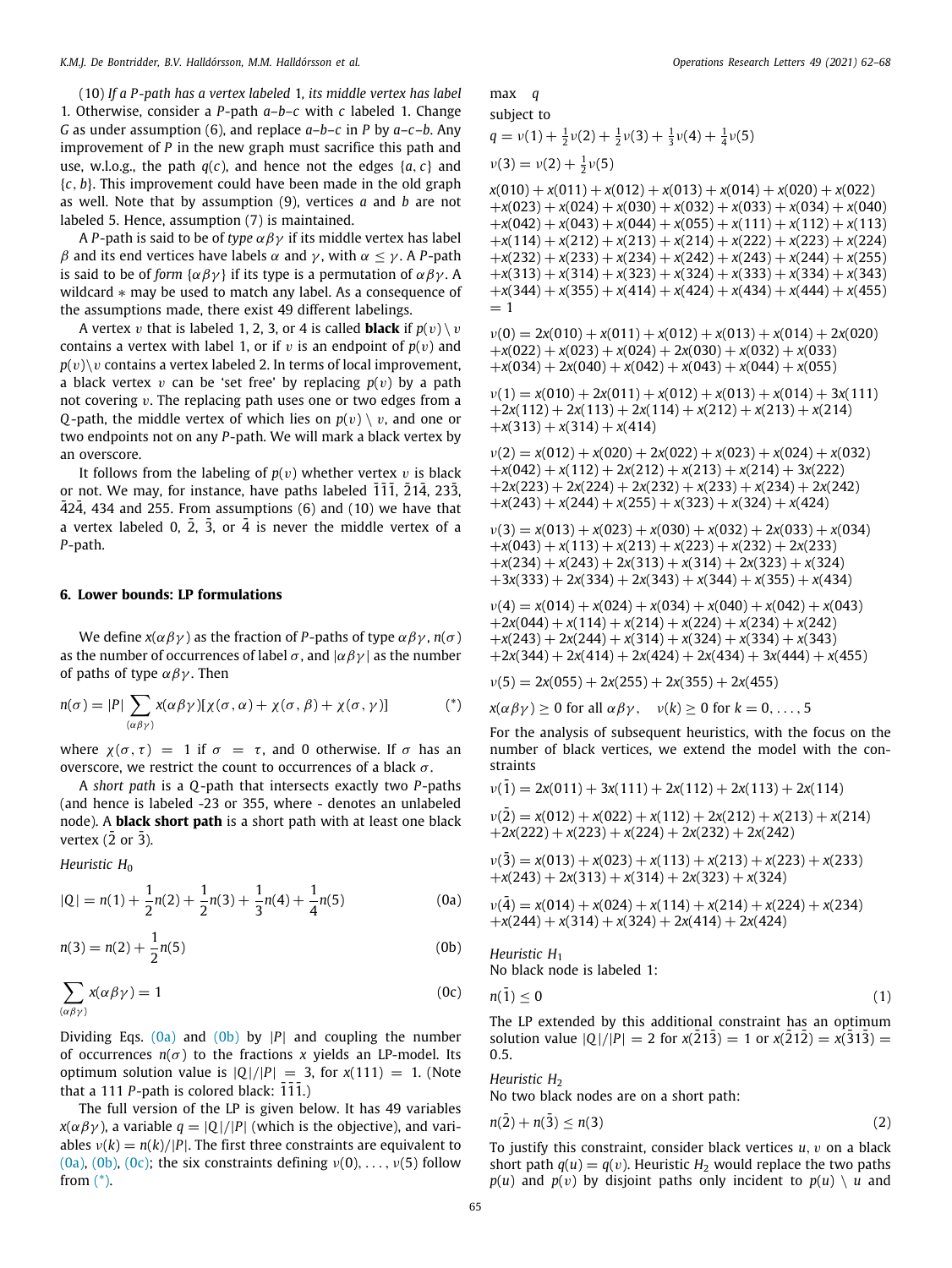$p(v) \setminus v$ , and then add  $q(u)$  as an additional *P*-path. The LP further extended by these constraints achieves its optimum  $|Q|/|P| = \frac{9}{5}$ for  $x(212) = \frac{3}{5}$  and  $x(333) = \frac{2}{5}$ .

## *Heuristics H*<sup>3</sup> *and H*<sup>4</sup>

As is clear from the model, the larger the fraction of nodes labeled 1 or 2, the larger is the ratio  $|Q|/|P|$ . This makes sense, as these nodes are neighbors to vertices covered by *Q* and not by *P*. Black nodes can transfer this degree of freedom, at the cost of rearranging one existing  $P$ -path. The fact that  $H_2$  fails to improve the ratio indicates that one cannot have too many black nodes or nodes with label - or 0 close together. To see how this works out for heuristics  $H_3$  and  $H_4$ , we now investigate how black short paths are involved in transferring the degree of freedom.

We need a more detailed description of how short paths interact. For each  $\alpha\beta\gamma$ -path with at least one non-black vertex labeled 2, 3 or 5, we distinguish between types  $\alpha \beta \gamma^+$  and  $\alpha \beta \gamma^-$ . A *P*-path has a <sup>+</sup>label if it intersects a black short path in a nonblack vertex, and a <sup>−</sup>label otherwise. It is called a *P* <sup>+</sup>-path or *P*<sup>-</sup>-path, respectively. The 30 types  $\alpha\beta\gamma$  that get a + and − variant are: 020, 022, 023, 024, 032, 042, 222, 223, 224, 233, 234, 243, 244, 255, 323, 324, 424, 030, 033, 034, 043, 232, 333, 334, 343, 344, 355, 434, 055, and 455.

Non-black vertices labeled 2, 3 or 5 on a *P* <sup>−</sup>-path are colored white and denoted 2, 3, and 5, respectively. Vertices labeled 1, 2, 3, 4 or 5 that are neither black nor white are colored *gray* and denoted  $1, 2, 3, 4, 5$ . We sometimes use the label  $55$  to denote the pair of vertices labeled 5 on a *P* <sup>+</sup>-path. Notice that, from the (extended) path-type, we can deduce the color of each vertex. Vertices labeled 0 remain blank. Informally speaking, a vertex  $v$  is colored gray, if it lies on a black short path or if it might be 'freed up' by sacrificing two *P*-paths; one path to set free a nearby black vertex, and the path  $p(v)$  to create a *P*-path without v. For a vertex  $v$  labeled 2, 3 or 5, such a nearby black vertex is available only if  $p(v)$  is a  $P^+$ -path.

We observe that, by definition of *P* <sup>−</sup>-paths, no short path has a white and a black vertex.

Replace constraint  $(2)$  $(2)$  for heuristic  $H_2$  by

 $n(\bar{2}) \leq n(\dot{3})$ <sup>(2a)</sup>

 $n(\bar{3}) \leq n(\dot{2}) + \frac{1}{2}$ 2 *n*(5)˙ (2b)

We justify these constraints as follows:

([2a\)](#page-4-0) A black vertex v labeled 2 lies on  $q(v)$  containing a gray vertex labeled 3.

 $(2b)$  $(2b)$  $(2b)$  A black vertex v labeled 3 lies on  $q(v)$  that either contains a gray vertex  $w$  labeled 2 or two gray vertices labeled 5.

*Heuristic H*<sup>3</sup>

The following additional constraints hold:

$$
n(\bar{2}) \leq |\{3**\}^+| + |222^-| + |232^-| + |242| \tag{3a}
$$

$$
n(\bar{2})+n(\bar{3}) \le |P^+|+|242|+|222^-|+|232^-|+|223^-|+|323^-|
$$
 (3b)

$$
n(\bar{4}) \le 2n(\dot{4}) \tag{3c}
$$

The LP defined by the preceding constraints achieves its optimum  $|Q|/|P| = \frac{11}{7}$  for  $x(212) = \frac{1}{7}$ ,  $x(414) = \frac{4}{7}$ , and  $x(434^+) = \frac{2}{7}$ . We justify the additional constraints as follows: Note that by construction, each black vertex labeled 2 or 3 has a corresponding  $P^+$ -path, but multiple 2 and 3 may share the same  $P^+$ -path.

 $(3a)$  $(3a)$  A black vertex v labeled 2 lies on  $q(v)$  containing a gray vertex  $w$  labeled 3. If another black vertex  $v'$  labeled 2 lies on  $q(v')$  containing a gray vertex w' labeled 3, with  $p(w) = p(w')$ , heuristic *H*<sup>3</sup> will improve this configuration *unless* the vertices  $v$  and  $v'$  lie on the same *P*-path labeled  $\overline{2}1\overline{2}$ ,  $\overline{2}2\overline{2}$ ,  $\overline{2}3\overline{2}$ , or  $\overline{2}4\overline{2}$ .

The path cannot have labels  $21\overline{2}$  since heuristic  $H_3$  would give an improvement. For the same reason, paths of type  $\overline{2}2\overline{2}$  and  $\overline{2}3\overline{2}$ must have a <sup>−</sup>label.

([3b](#page-4-3)) A black vertex v labeled 2 or 3 lies on  $q(v)$  containing a gray vertex  $w$  labeled 3, 2 or 5. If another black vertex  $v'$  labeled 2 or 3 lies on  $q(v')$  containing a gray vertex  $w'$  labeled 3, 2 or 5, with  $p(w) = p(w')$ , heuristic  $H_3$  will improve this configuration *unless* the vertices  $v$  and  $v'$  lie on the same *P*-path labeled  $\overline{2}1\overline{2}$ ,  $22\overline{2}$ ,  $\overline{2}3\overline{2}$ ,  $\overline{2}4\overline{2}$ ,  $\overline{2}1\overline{3}$ ,  $\overline{2}2\overline{3}$ ,  $\overline{3}1\overline{3}$  or  $\overline{3}2\overline{3}$ . The path cannot have labels  $\overline{2}1\overline{2}$ ,  $\overline{2}1\overline{3}$  or  $\overline{3}1\overline{3}$ , since heuristic  $H_3$  would give an improvement. For the same reason, the other five paths cannot have a  $\dagger$ label.

([3c](#page-4-4)) Each *Q*-path with three vertices labeled 4 can have at most two black vertices. If all three were black, heuristic *H*<sub>3</sub> would improve the packing.

# *Heuristic H*<sup>4</sup>

To derive additional constraints for *H*4, we impose more stringent bounds on black vertices labeled 2 or 3 by starting with the number of corresponding paths labeled  $+$ , and carefully avoiding overcounts. Similarly, to bound the number of vertices labeled 2, we consider  $q(v)$  as in  $(3a)$  $(3a)$  $(3a)$  containing a gray vertex w labeled 3 and carefully analyze the case whether  $p(w)$  contains a gray vertex  $\dot{4}$  or not to arrive at a second constraint.

<span id="page-4-5"></span>The following additional constraints hold:

$$
2n(\bar{2}) + 2n(\bar{3}) - 3(|222^{-}| + |232^{-}| + |323^{-}| + |223^{-}| + |242|) \leq
$$
\n(4a)  
\n
$$
2|P^{+}| - (|\dot{2}\dot{5}\dot{5}^{+}| + |\dot{3}\dot{5}\dot{5}^{+}| + |0\dot{3}\dot{2}^{+}| + |\dot{2}\dot{3}4^{+}| + |0\dot{3}\dot{3}^{+}|
$$
\n
$$
+ |{\dot{3}}\dot{3}4\rangle^{+}|) - 2|333^{+}| + n(\underline{2}) + n(\underline{3}) + \frac{1}{2}n(\underline{5})
$$

<span id="page-4-6"></span>
$$
2n(\bar{2}) + 2n(\bar{4}) - 2(|222^{-}| + |232^{-}| + |242|) - 3|224| \le 4n(\bar{4}) + 2|\{\bar{3} \ast \ast\}^{+}| - 2|\{\bar{3} \dot{4} \ast\}^{+}| - 4|344^{+}| - 4|434^{+}| - |334^{+}| - |343^{+}|
$$

<span id="page-4-0"></span>The LP defined by the preceding constraints achieves its optimum  $|Q|/|P| = \frac{3}{2}$  for  $x(212) = \frac{1}{4}$ ,  $x(414) = \frac{1}{4}$ , and  $x(434^+) = \frac{1}{2}$ . We justify the additional constraints as follows:

<span id="page-4-1"></span> $(4a)$  $(4a)$  Like in the argument for  $(3b)$ , black vertex v labeled 2 or 3 lies on  $q(v)$  together with a vertex w labeled 2, 3, or 5. Now, either  $p(w)$  is a  $P^+$ -path with one label 2, 3, or 55, or  $p(w)$  has more than one such label. In the former case, we find a contribution to  $2n(2) + 2n(3)$  of  $+2$  on the left-hand side of  $(4a)$  $(4a)$ , a contribution to  $2|P^+|$  of  $+2$  on the right-hand side, and no further negative contribution to the right-hand side.

Note that if another short path exists with black vertex  $v'$ and gray vertex w', with  $p(w) = p(w')$ , vertices v and v' lie on the same *P*-path labeled  $\overline{222}^{-}$ ,  $\overline{232}^{-}$ ,  $\overline{242}$ ,  $\overline{223}^{-}$  or  $\overline{323}^{-}$ , as in the configuration left by heuristic  $H_3$ . Hence this can explain the second occurrence of a gray node labeled  $\dot{2}$ ,  $\dot{3}$ , or  $\dot{5}$   $\dot{5}$  on  $p(w)$ , but not a third occurrence.

<span id="page-4-4"></span><span id="page-4-3"></span><span id="page-4-2"></span>If  $p(w)$  has two gray vertices labeled 2, 3 or 55, both stemming from a black short path, the above argument shows that we have a contribution to  $2n(2) + 2n(3)$  of  $+4$  on the left-hand side of  $(4a)$  $(4a)$ , and a contribution of  $-3$  for the path connecting v and v'. On the right-hand side we have a contribution to  $2|P^+|$  of  $+2$  and also a contribution of  $-1$  for the path connecting w and w'.

If  $p(w)$  has more than one gray vertex labeled  $2$ ,  $3$  or  $55$ , and the black short path with vertex  $v$  is the only one to intersect the path  $p(w)$ , then there must be a vertex *z* on  $p(w)$ , with *z* having label 2,  $\overline{3}$  or  $\overline{5}$ , so that  $q(z)$  is not a black short path.

Now *q*(*z*) either contains a white vertex 2 or 3, or a white pair of 5's, or it contains a gray vertex 2 or 3, or a gray pair of 5's, and therefore connects  $p(w)$  with another path  $p(w')$  with a <sup>+</sup>label.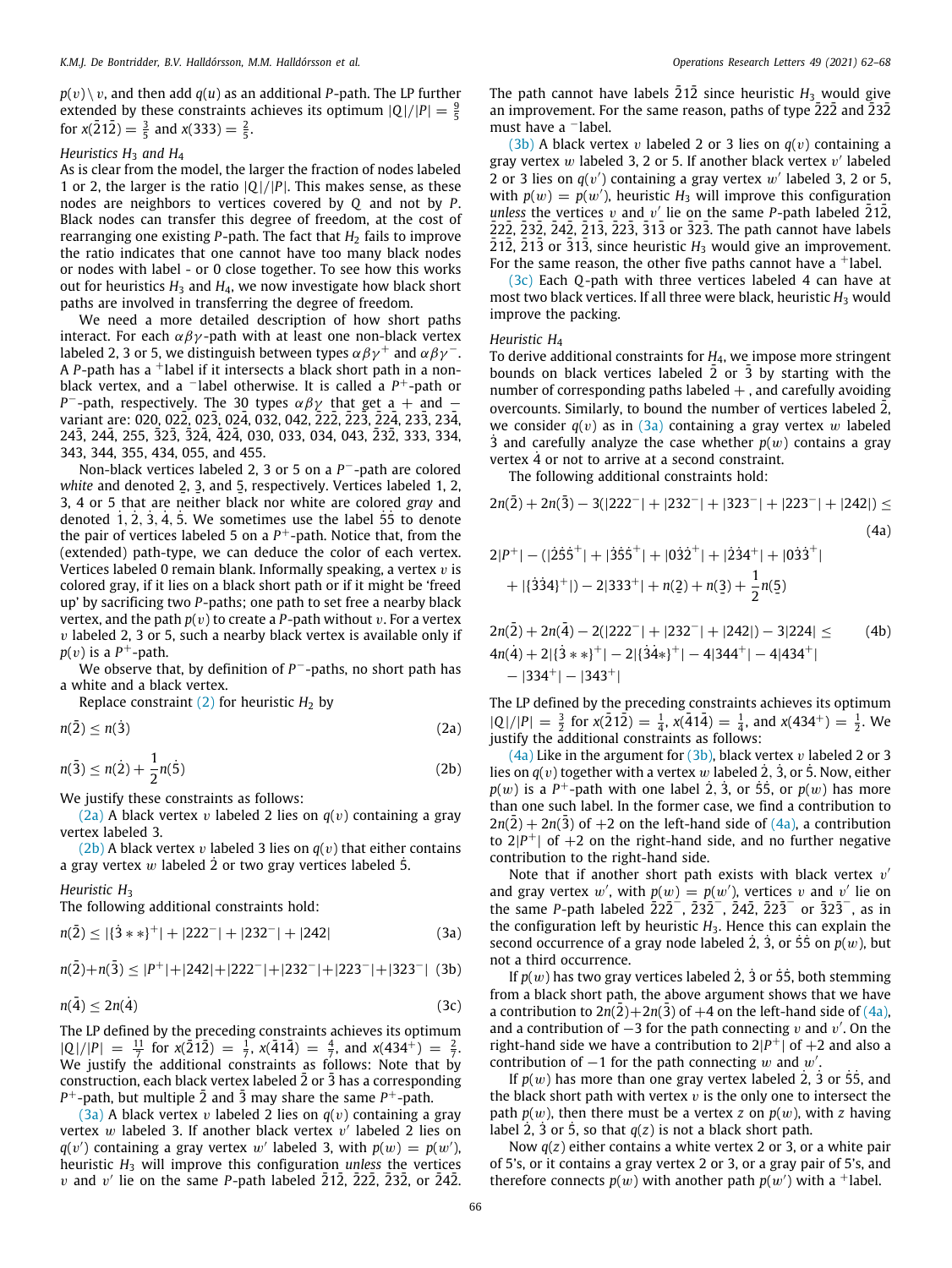

**Fig. 3.** Configurations around a black short path for *H*4.

<span id="page-5-0"></span>In the first case we have an extra contribution of  $+1$  to the term  $n(2) + n(3) + \frac{1}{2}n(5)$ , so the total contribution to the right-hand side becomes  $+2 = 2 - 1 + 1$ .

In the latter case, the corresponding black vertices  $v$  and  $v'$ must be connected by a mutual *P*-path  $p(v) = p(v')$  labeled  $\overline{222}^{-}$ ,  $232^{\degree}$ ,  $242$ ,  $223^{\degree}$  or  $323^{\degree}$ , otherwise heuristic  $H_4$  can improve upon this solution. We then count on the left-hand side a contribution to  $2n(2) + 2n(3)$  of  $+4$  and a contribution of  $-3$  for the path connecting  $v$  and  $v'$ . On the right-hand side we have a contribution to  $2|P^+|$  of  $+4$  and also a contribution of  $-1$  for the paths connecting  $w$  and  $w'$ .

If the  $+$ labeled path involved contains more than two gray vertices  $2$ ,  $3$ , or  $\overline{55}$ , and hence is labeled  $333^+$ , it contains an extra gray vertex *z* ′ not lying on a black short path. It follows that the counterpart of  $z'$  on  $q(z')$  is a white vertex. This adds a contribution of  $+1$  to the term  $n(2) + n(3) + \frac{1}{2}n(5)$ , and of  $-2$  to  $-2|333^+|$ , thus compensating for the lost contribution in  $-(|2\overline{55}^+|+|3\overline{55}^+|+|03\overline{2}^+|+|2\overline{34}^+|+|03\overline{3}^+|+|3\overline{34}^+|).$ 

[Fig.](#page-5-0) [3](#page-5-0) gives an overview of the possible configurations around a black short path. Each configuration satisfies the constraint (with inequality).

 $(4b)$  $(4b)$  $(4b)$  Note that adding inequalities  $(3a)$  $(3a)$  and  $(3c)$  and multiplying the sum by 2 yields  $2n(2)+2n(4)-2(|222^{-}|+|232^{-}|+|242|)$  ≤  $4n(4)+2$ [{3<sup>\*\*</sup>}<sup>+</sup>]), which is stronger than inequality ([4b](#page-4-6)), unless we take into account P<sup>+</sup>-paths containing both a 3 and a 4 labeled vertex. Such a path cannot contain a vertex labeled 1, 2 or 5, and hence at least one vertex labeled  $\overline{3}$  is part of a black short path.

Consider a black vertex  $v$  labeled 2. As in the configuration left by heuristic  $H_3$  it lies on a short path  $q(w)$  with w labeled 3 and with  $p(w)$  having a <sup>+</sup>label. Possibly there is another vertex  $v'$ labeled  $\overline{2}$  on a short path with  $w'$ , with  $p(w') = p(w)$ , in which case v and v ′ have a common *P*-path labeled 222−, 232<sup>−</sup> or 242.

If  $p(w)$  contains a single 3 and no 4, we neglect the labels on  $p(w)\$  *w* and have *v* contribute 2 to *n*(2) on the left-hand side, and *p*(*w*) contribute 2 to 2|{ $3**$ }<sup>+</sup>| on the right-hand side of [\(4b](#page-4-6)).

If  $p(w)$  contains a single 3 lying on a black short path and a single 4, that is,  $p(w)$  has type 034<sup>+</sup>, 043<sup>+</sup>, 334<sup>+</sup> or 343<sup>+</sup>, then vertex v contributes 2 to the left-hand side, and  $p(w)$  with type  $334<sup>+</sup>$  or  $343<sup>+</sup>$  contributes  $-1$  to the right-hand side.

If the vertex *z* labeled 4 lies on  $q(z)$  with three gray vertices, we let *z* contribute 1 to  $n(4)$  on the right-hand side, in which case the inequality becomes  $2 \leq 4 \cdot 1 - 1$ .

If  $q(z)$  contains one black vertex  $z'$  labeled  $\overline{4}$ , we have  $z'$ contribute  $\frac{1}{2}$  to  $n(\overline{4})$  on the left-hand side, and let z contribute 1 to  $n(4)$  on the right-hand side, by which the inequality becomes  $2+2\cdot\frac{1}{2}\leq 4-1.$ 

If *z* is the only gray vertex of  $q(z)$ , with other nodes  $z'$  and *z*<sup>*''*</sup>, then  $p(v) = p(z')$  or  $p(v) = p(z'')$ , otherwise  $H_4$  would have improved this solution, namely, by dropping  $p(w)$ , rearranging  $p(v)$ ,  $p(z')$ , and  $p(z'')$ , and adding  $q(v)$  and  $q(z)$ . Assume that  $p(v) = p(z')$  contains a third vertex v' labeled 1. Then  $H_3$  would have improved the solution, by rearranging  $p(z'')$ , dropping  $p(v)$ and  $p(w)$ , and adding  $q(v)$ ,  $q(z)$ ,  $q(v')$ . It follows that  $p(v)$  must be  $v-v'-z'$  of type 224 (with either a <sup>+</sup>label or a <sup>-</sup>label). In this case the contributions of the vertices labeled 4 cancel out in the inequality, whereas v contributes 2 to the left-hand side,  $p(v)$ contributes  $-3$  to the left-hand side, and  $p(w)$  contributes  $-1$  or 0 to the right-hand side of [\(4b](#page-4-6)).

What remains is the case (33<sup>\*</sup>) where  $p(w)$  contains two gray vertices labeled 3, both lying on a black short path, and the case (344), where  $p(w)$  is of type 344<sup>+</sup> or 434<sup>+</sup>. In the case (33<sup>\*</sup>), as described before, the black short paths are connected by a path *p*(*v*) of type 222<sup>−</sup>, 232<sup>−</sup> or 242, which contributes −2 to the lefthand side. Should the path *p*(w) contain a gray vertex *z* labeled 4, we let the vertex contribute to  $(4b)$  $(4b)$  $(4b)$ . We do this in the same way as above, with a contribution of 4 to the right-hand side, and potentially a contribution of 1 to  $2n(4)$  on the left-hand side. Note that *z* cannot be the only gray vertex on *q*(*z*). If that were the case, the above reasoning would force  $p(v)$  to intersect  $q(z)$  and have type 224.

In the case (344) we would have  $p(w)$  contain gray vertices z and  $z'$ , say, both labeled  $\dot{4}$ . It follows from the above reasoning that at most one of  $z, z'$  can be the single gray vertex on  $q(z)$ or  $q(z')$  respectively, as  $p(v)$  cannot intersect both  $q(z)$  and  $q(z')$ . Note that  $p(w)$  contributes  $-4$  to the right-hand side, which is balanced by the gray nodes labeled 4, that contribute  $+8$ .

Hence in all cases, a vertex  $z$  labeled  $\dot{4}$  contributes  $4$  to the right-hand side if *q*(*z*) consists of three gray vertices; it contributes 1 to the left-hand side and 4 to the right-hand side if *q*(*z*) has one black vertex; and it contributes 4 to both left-hand side and right-hand side if *q*(*z*) contains two black vertices. We have to do so to prevent double counting. For instance, a *Q*-path labeled  $\overline{444}$  can be adjacent to two distinct black short paths.

[Fig.](#page-6-7) [4](#page-6-7) depicts in principle each possible configuration around a black vertex labeled 2. In order to avoid double counting, for the inequality we only count gray and black nodes as far as they lie within the given boundaries. Gray and black nodes labeled 4 that are not accounted for in the picture must lie on (part of) a